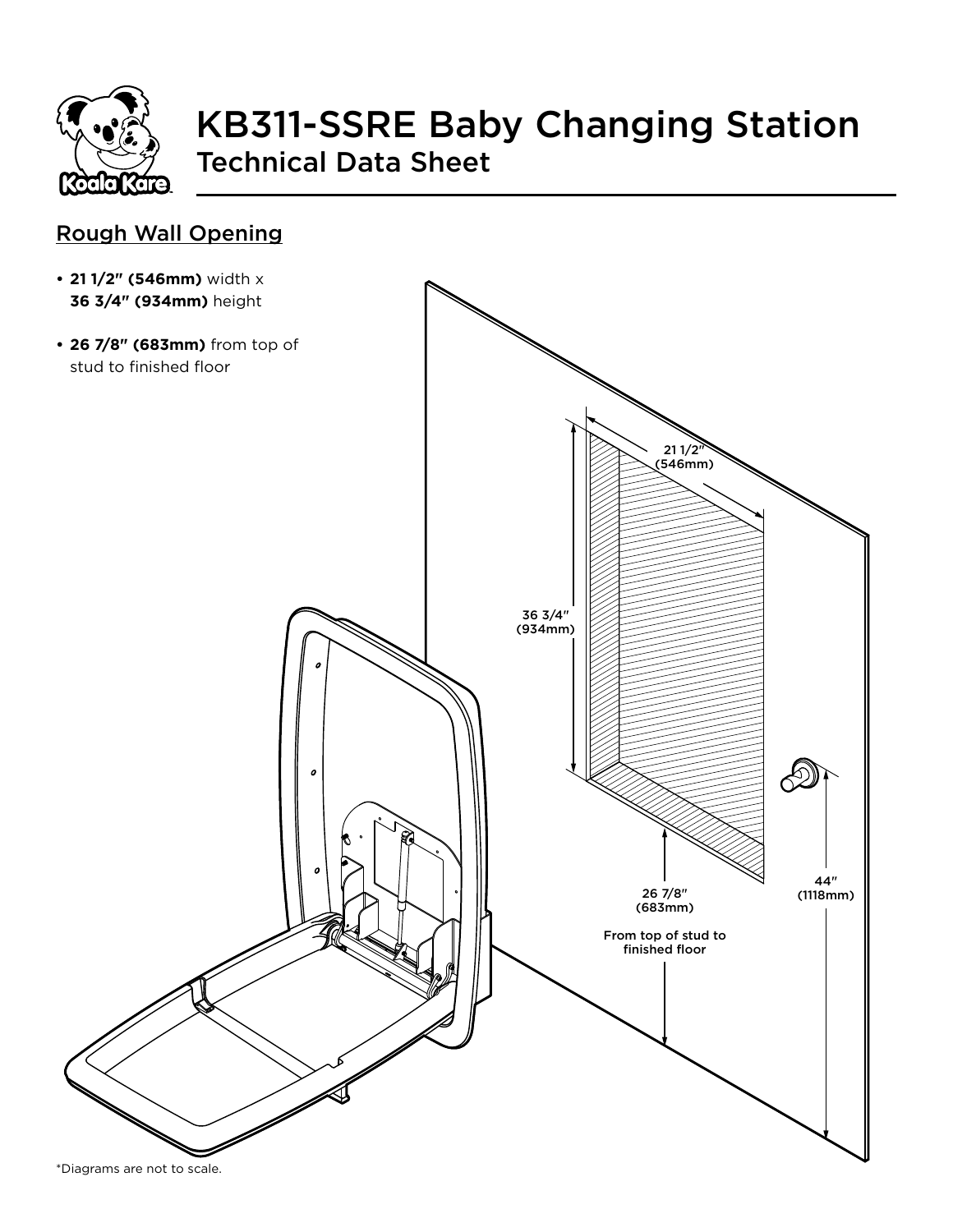

## KB311-SSRE Baby Changing Station Closed Position

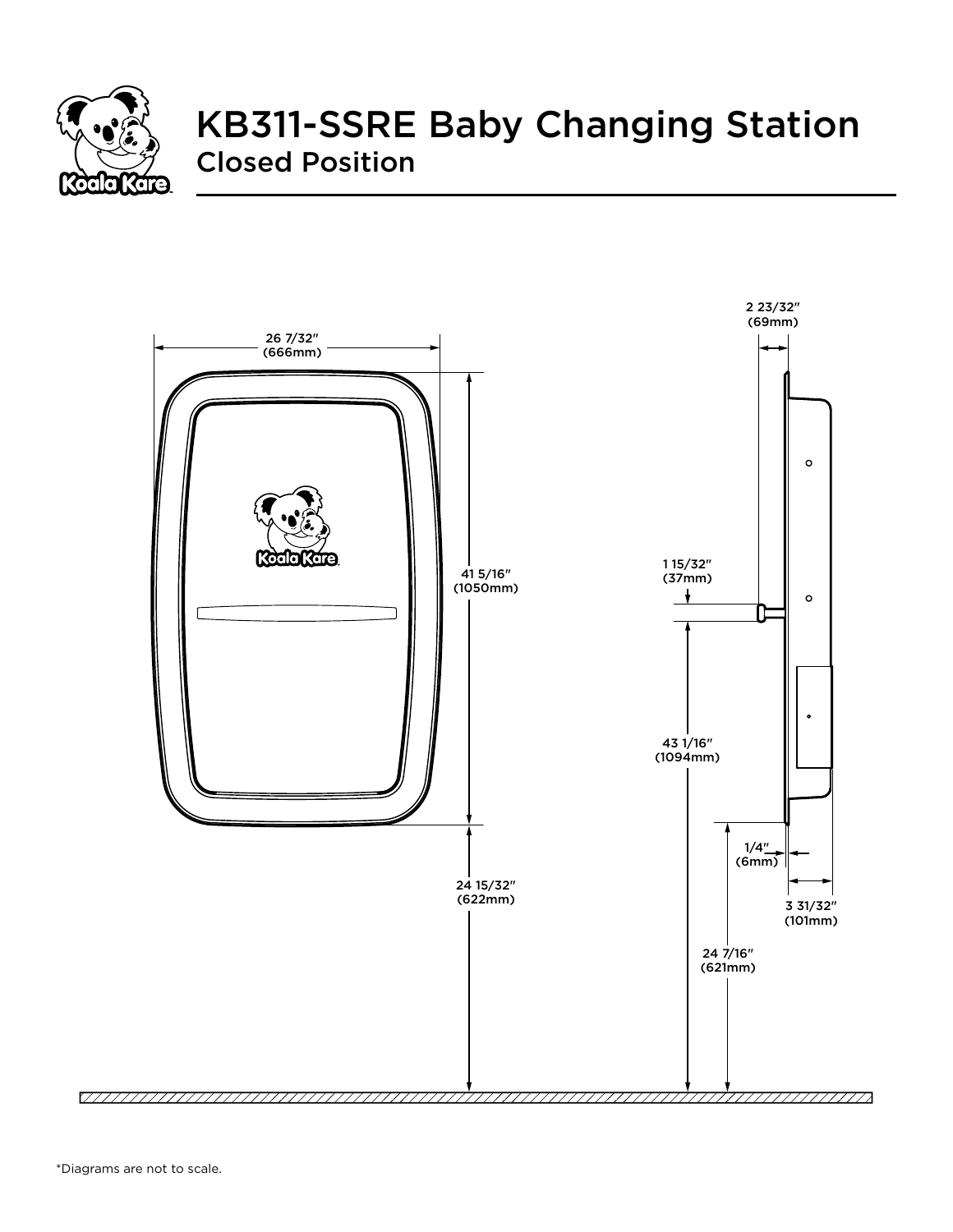

### KB311-SSRE Baby Changing Station Open Position